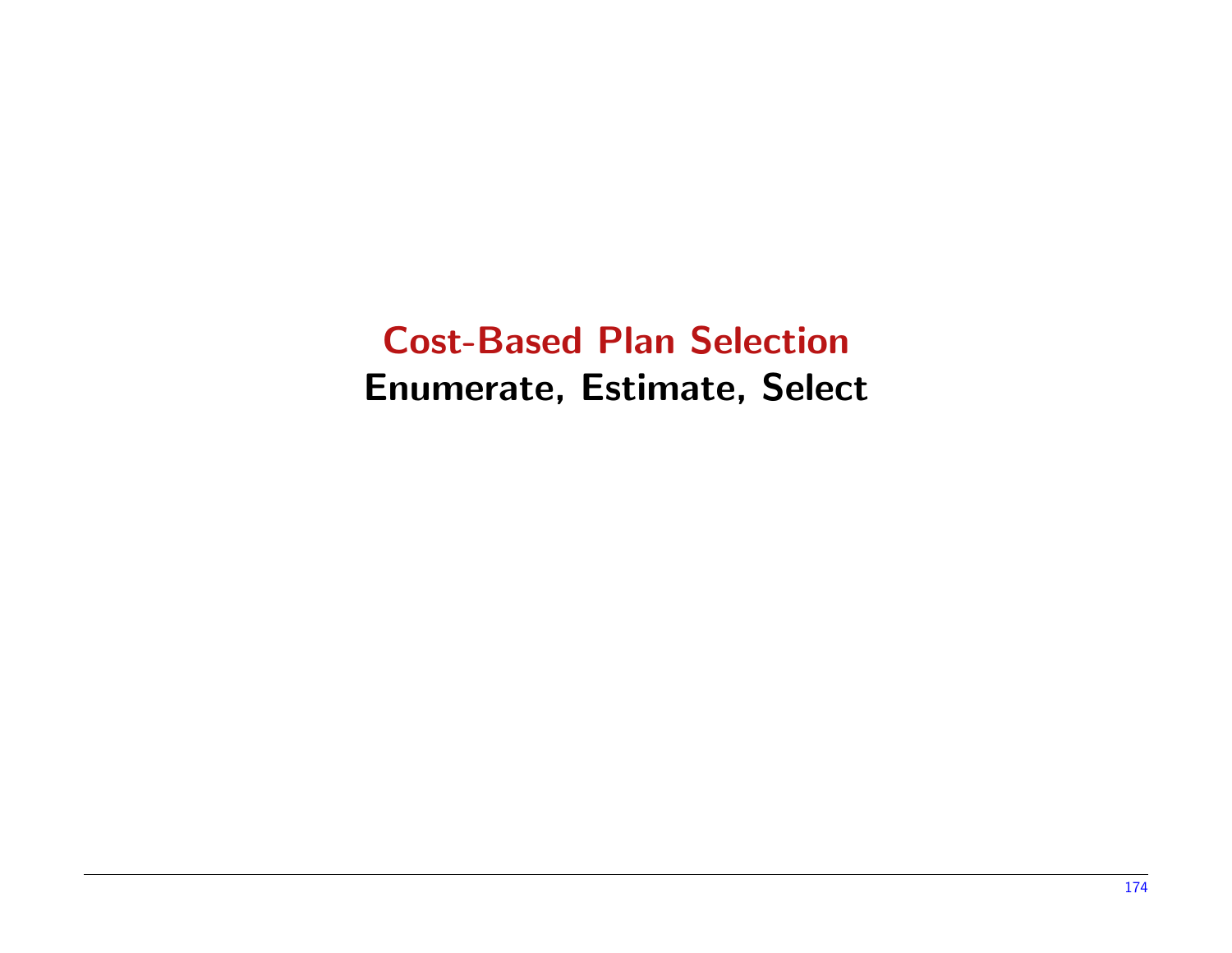

#### Components of the query compiler that we already know:

- $\bullet$  SQL  $\to$  relational algebra (i.e., a logical query plan)
- $\bullet$  Logical query plan  $\rightarrow$  optimized logical query plan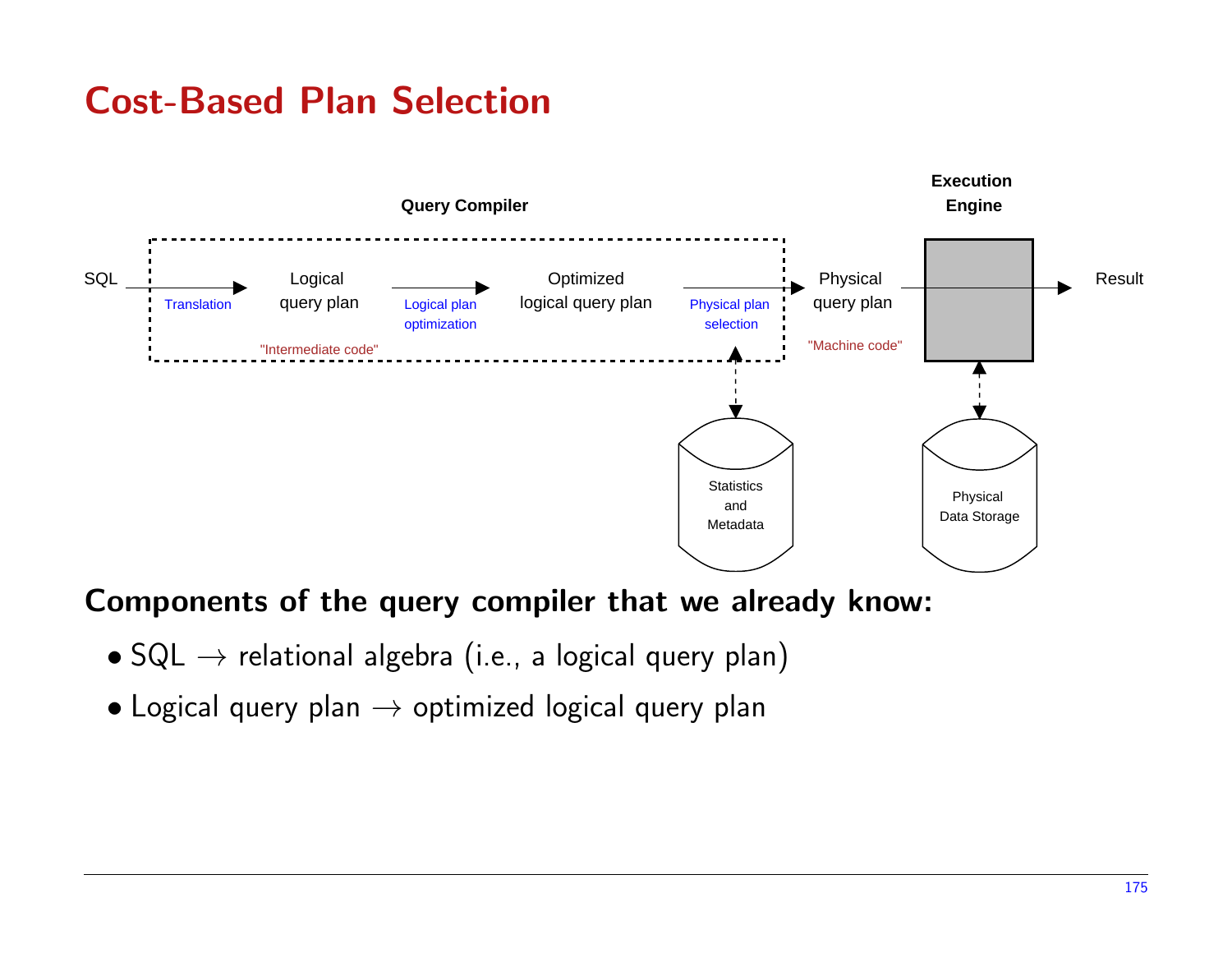The next step: logical query plan  $\rightarrow$  physical query plan



- $\bullet$  To obtain a physical query plan we need to assign to each node in the logical query <sup>p</sup>lan <sup>a</sup> <sup>p</sup>hysical operator.
- We want to obtain the <sup>p</sup>hysical <sup>p</sup>lan with the smallest total execution cost.
- Hence, we need to compare, for every node and every applicable <sup>p</sup>hysical operator, its cost.
- $\bullet$  In order to estimate this cost we need (among others) the parameters  $B(R)$ ,  $T(R)$ , and  $V(R,A_1,\ldots,A_n)$
- These belong to the statistics that <sup>a</sup> DBMS typically stores in its system catalog
- But these statistics only exist for the relations stored in the database, not for subresults computed during query evaluation!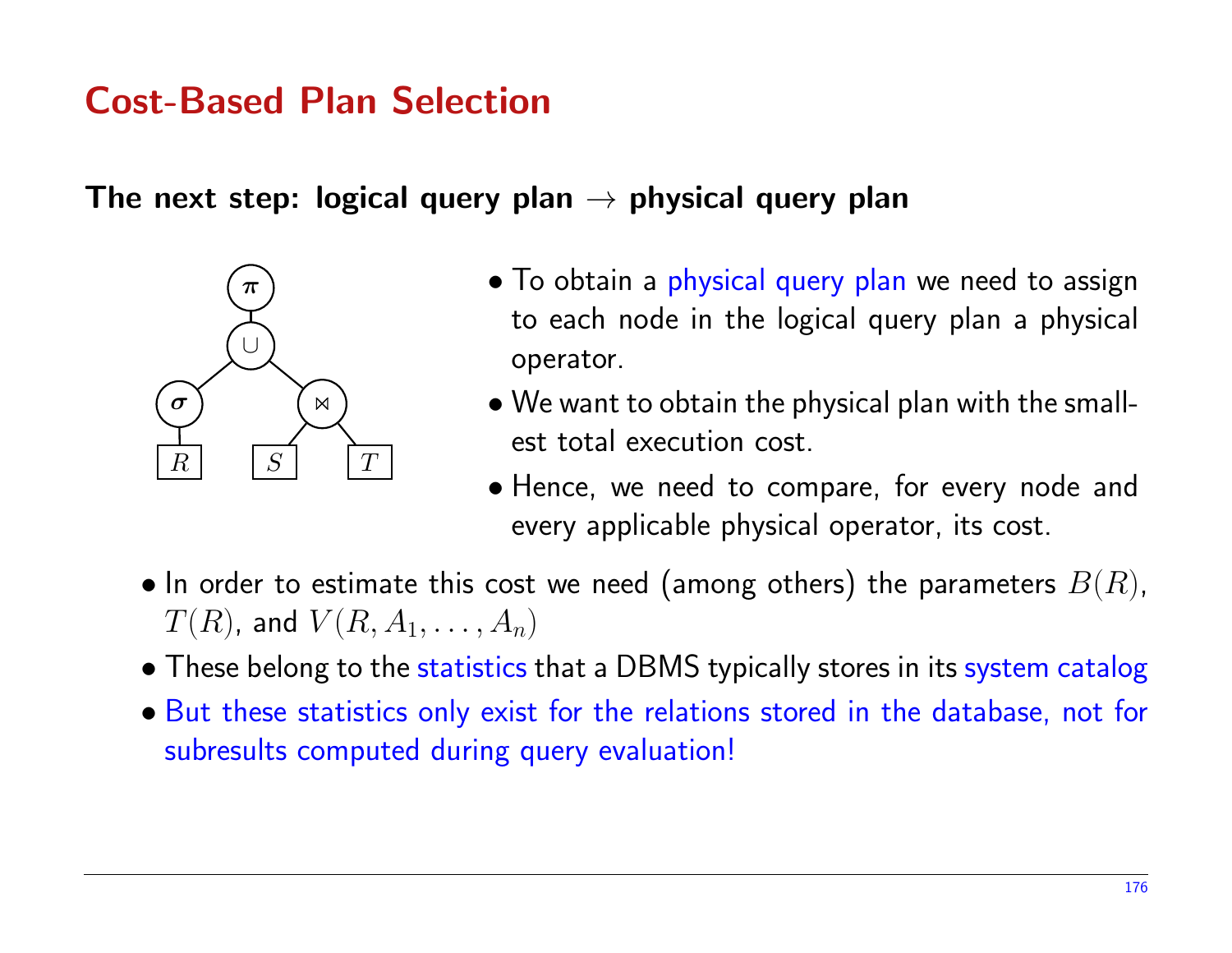#### Result size estimation



- $\bullet$  For every internal node  $n$  we hence need to estimate the parameters  $B(n)$ ,  $T(n)$ , and  $V(n, A_1, \ldots, A_k)$
- $\bullet$  Note that we can compute  $B(n)$  given  $(1)$   $T(n)$ ; (2) the size of the tuples output by  $n;$  and (3) the size of <sup>a</sup> block
- $\bullet$  Also note that  $T(n)$  and  $V(n, A_1, \ldots, A_k)$  only depend on the logical query <sup>p</sup>lan, not on the <sup>p</sup>hysical <sup>p</sup>lan that we are computing!
- For every logical operator we hence want to estimate, <sup>g</sup>iven the parameters of its input relations, the number of tuples produced by the operator as well as the number of distinct  $A_1,\ldots,A_n$  values in the output.

 $\rightarrow$  see section 16.4 in the book<br>DPMS often also sallects mare

• <sup>A</sup> DBMS often also collects more detailed statistics

 $\rightarrow$  see sections 16.5.1 and 16.5.2 in the book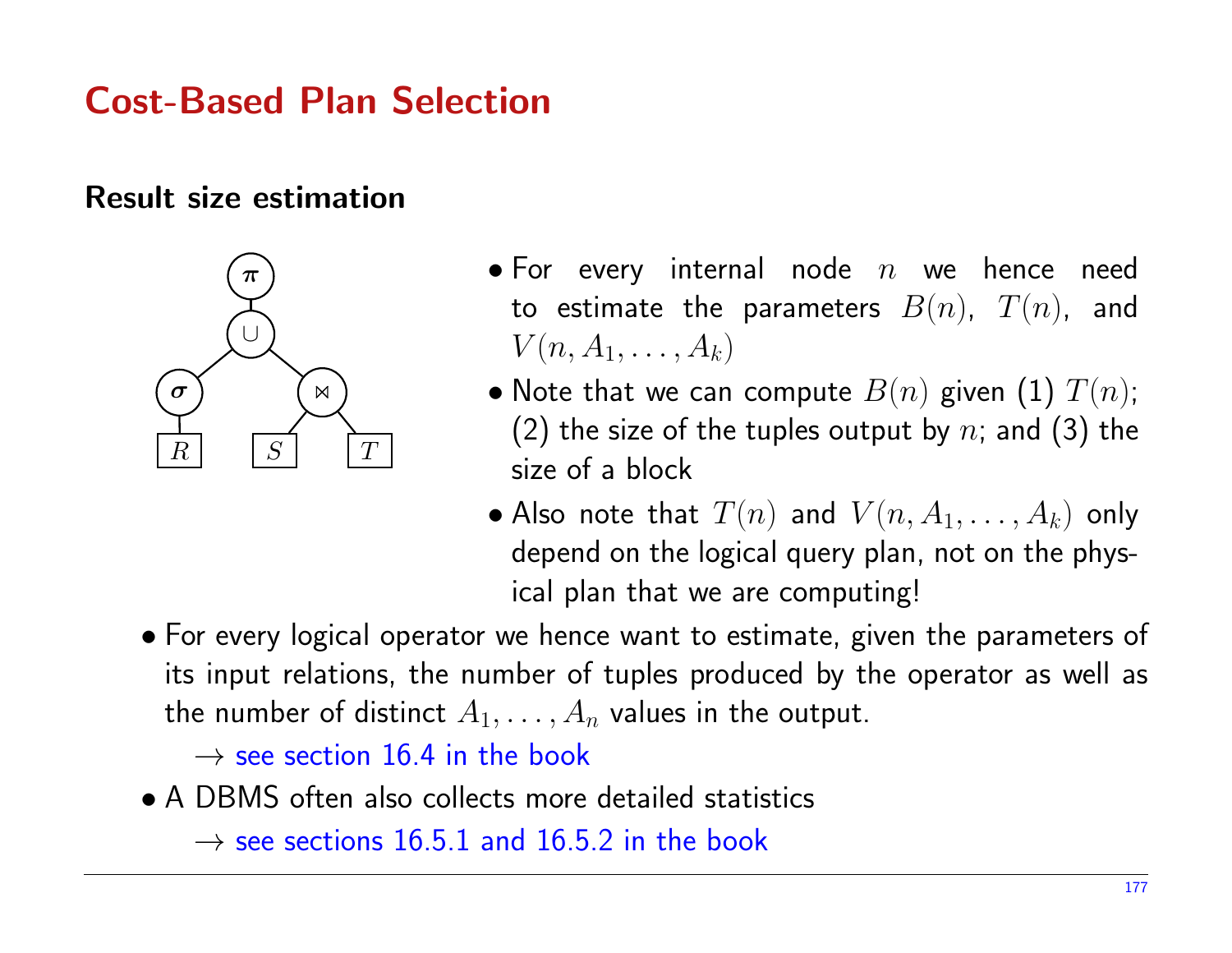#### Join ordering

During the optimization of the logical query <sup>p</sup>lan we:

- remove redundant joins;
- pus<sup>h</sup> selections and projections; recognize joins.

The order in which the joins are to be executed is not ye<sup>t</sup> fixed, however!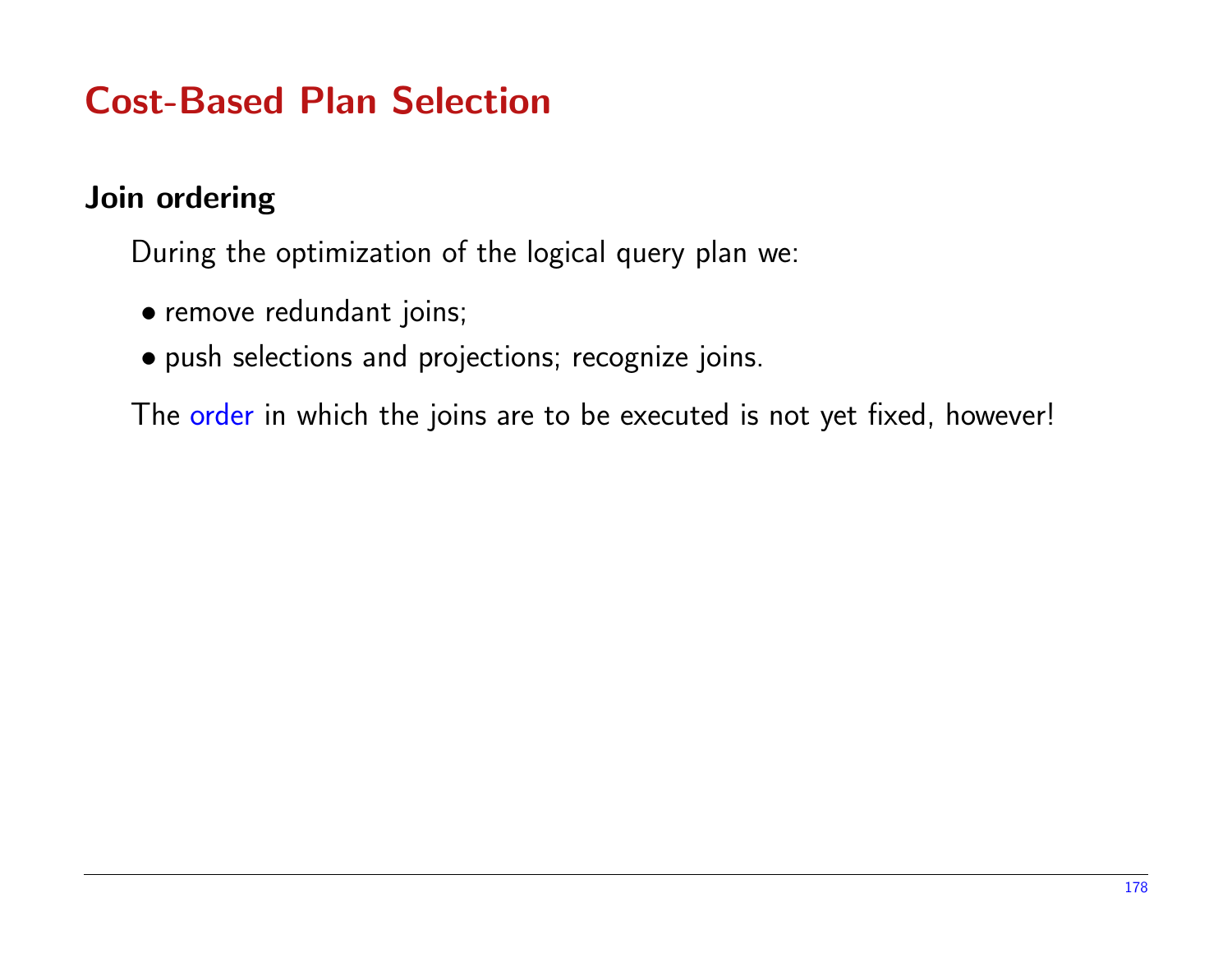#### Join ordering

Example: relations  $R(A,B), S(B,C), T(C,D), U(D,A)$  and the query

SQL: SELECT \* FROM R,S,T,U WHERE  $R.B = S.B AND S.C = T.C AND T.D = U.D$ 

Algebra:  $R \bowtie S \bowtie T \bowtie U$ 

• So far, we have always considered the join as <sup>a</sup> polyadic operator:



After all, the join order is irrelevant for logical query <sup>p</sup>lans.

- However, <sup>p</sup>hysical join operators are binary!
- When devising <sup>a</sup> <sup>p</sup>hysical query <sup>p</sup>lan, the join order therefore becomes very important, as we illustrate next.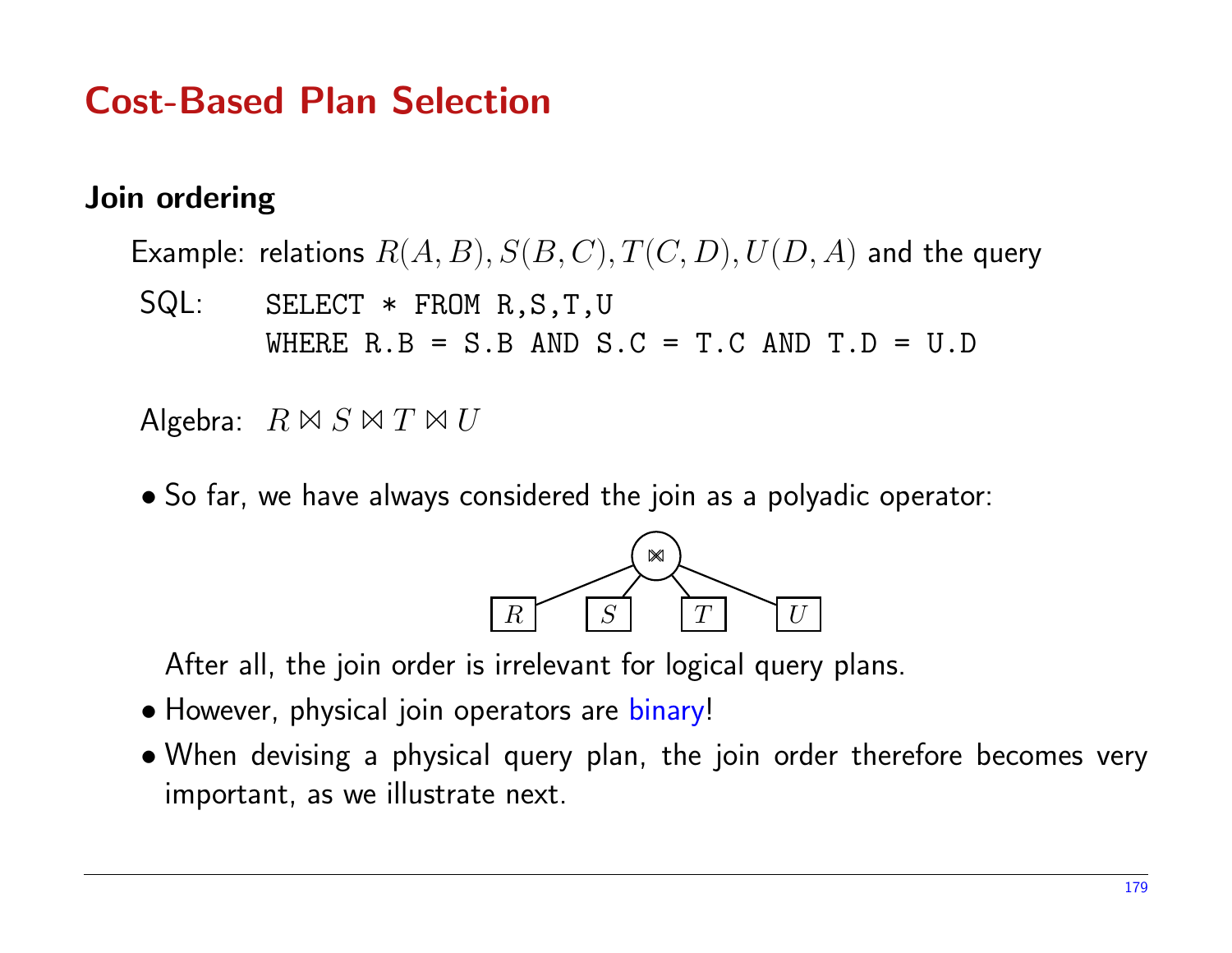#### Join ordering

Example: relations  $R(A,B), S(B,C), T(C,D), U(D,A)$  and the query

SQL: SELECT \* FROM R,S,T,U WHERE  $R.B = S.B AND S.C = T.C AND T.D = U.D$ 

Algebra:  $R \bowtie S \bowtie T \bowtie U$ 

We can interpret this as:

 $((R \bowtie S) \bowtie T) \bowtie U$  or  $(R \bowtie S) \bowtie (T \bowtie U)$  or ...

But also as:

 $((R \bowtie T) \bowtie U) \bowtie S$  or  $((R \bowtie S) \bowtie U) \bowtie T$  of ...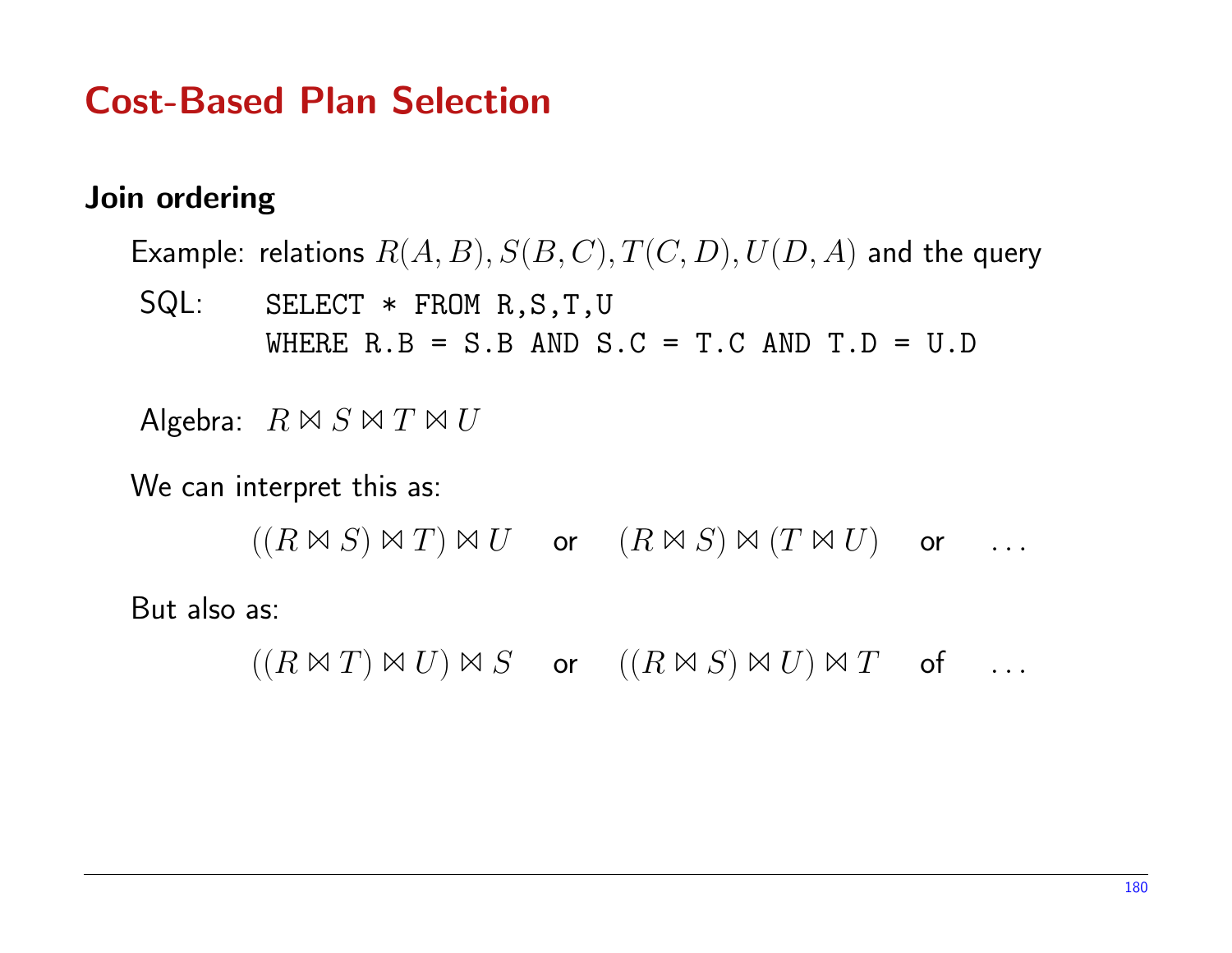#### Join ordering

The chosen order can influence the total cost of the <sup>p</sup>hysical query <sup>p</sup>lan. Consider, for example,  $R(A,B), S(B,C), T(A,E).$  Assume

$$
B(R) = 50
$$
  $B(S) = 50$   $B(T) = 50$   
\n $B(R \bowtie S) = 150$   $B(S \bowtie T) = 2500$   $B(R \bowtie T) = 200$ 

Further assume that we execute all joins by means of the one-pass algorithm. What is the best order to compute  $R \bowtie S \bowtie T$ ?

1. Cost of  $R \bowtie (S \bowtie T)$ :

 $B(R) + B(S \bowtie T) + B(S) + B(T) = 2650$ 

2. Cost of  $S\bowtie (R\bowtie T)$ :

 $B(S) + B(R \bowtie T) + B(R) + B(T) = 350$ 

3. Cost of  $T \bowtie (R \bowtie S)$ :

 $B(T) + B(R \boxtimes S) + B(R) + B(S) = 300$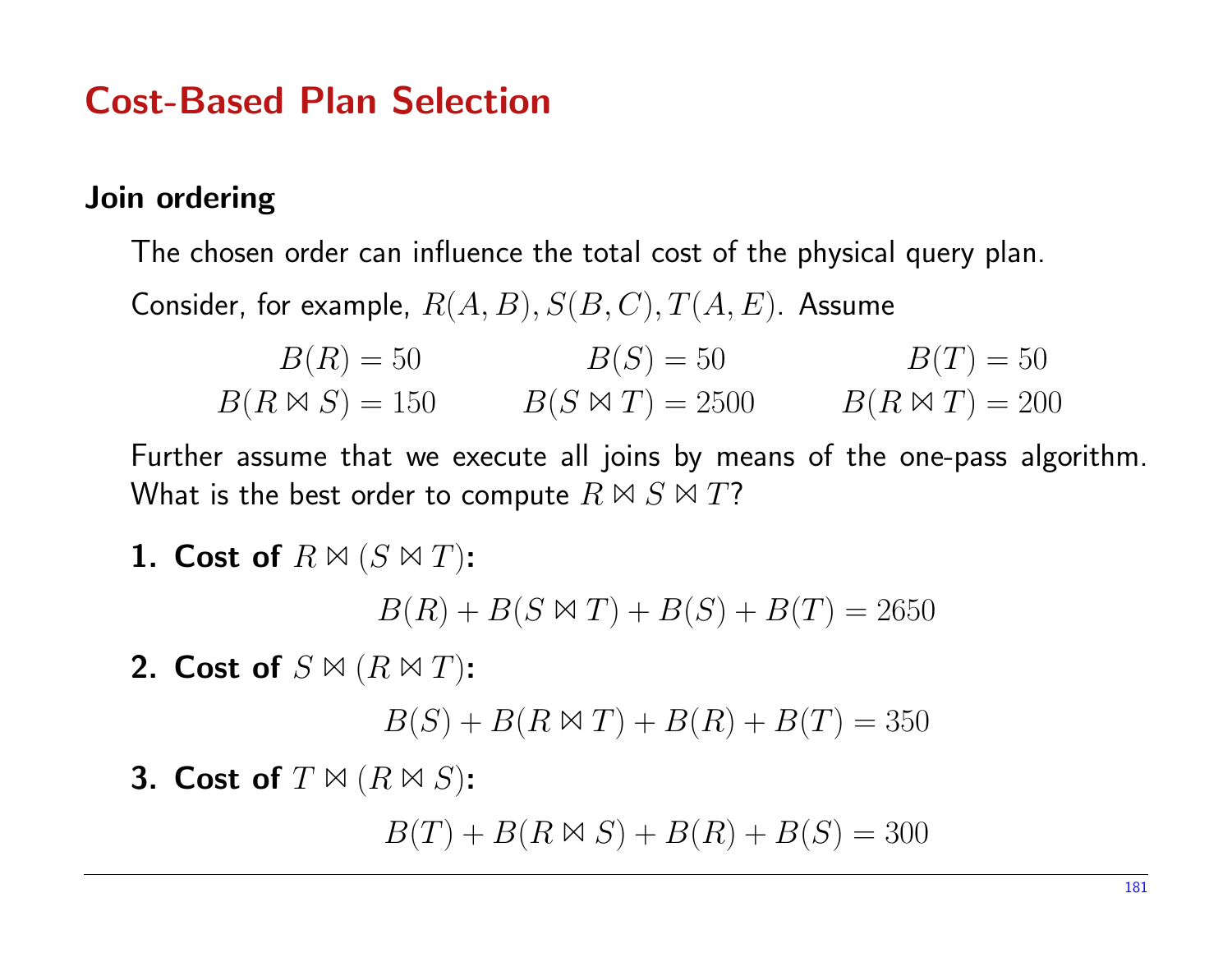#### Join ordering

- $\bullet$  To obtain the physical plan with the least cost we would hence have to enumerate and compare every possible join ordering.
- $\bullet$  The number of possible ordering to join  $n$  relations:  $n! \times T(n)$  with

$$
T(1) = 1 \t\t T(n) = \sum_{i=1}^{n-1} T(i) \times T(n-i)
$$

 $\rightarrow$  Query optimization should in no case take more time than the actual exe-<br>cution of the querv. We will therefore not consider all possible orders. but onlv cution of the query. We will therefore not consider all possible orders, but only a limited subclass.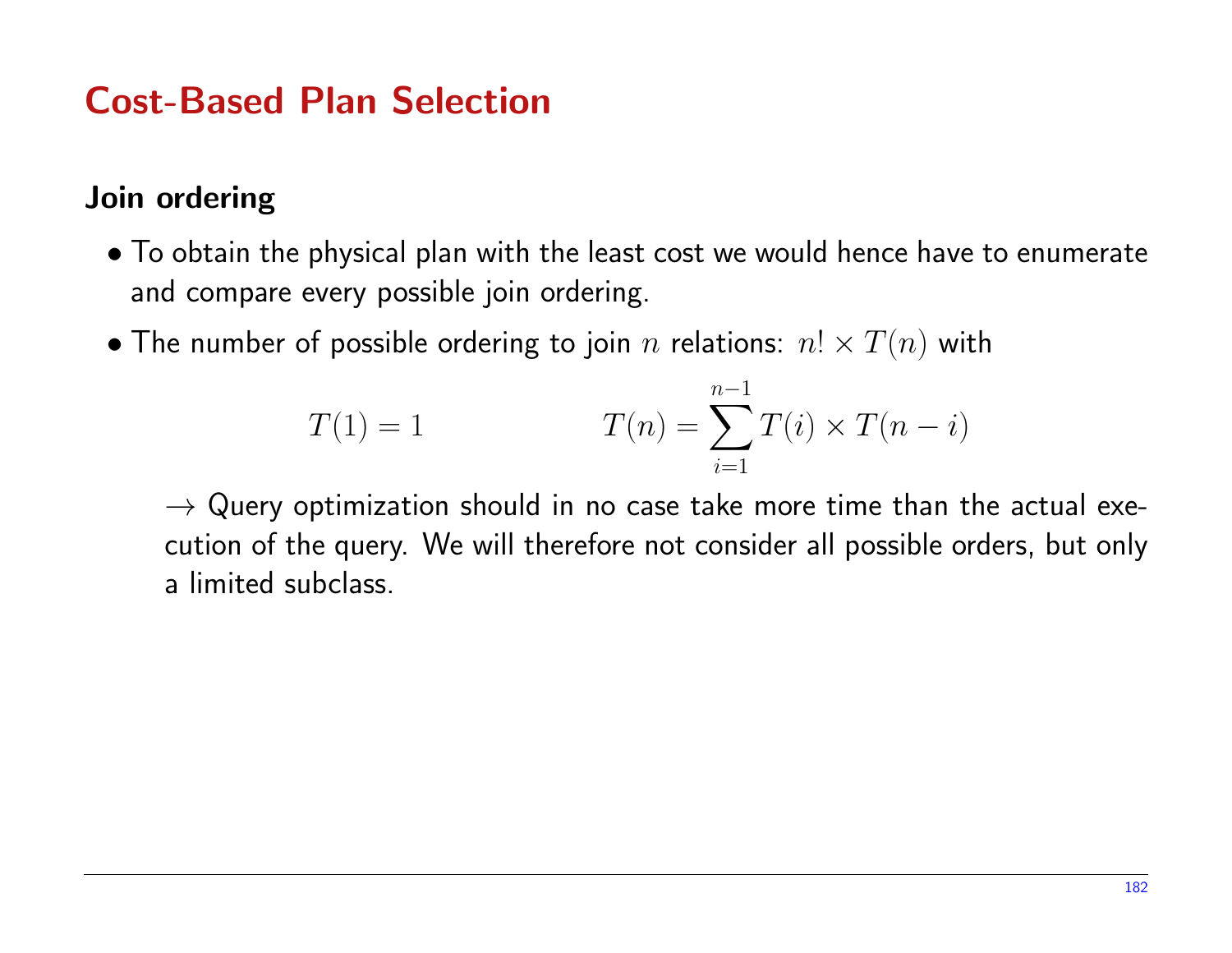#### Kinds of join orderings



In practice a query compiler usually only considers left-deep join orderings:

- $\bullet$  There are still  $n!$  possible orderings of this form, but that is already a lot less.
- Left-deep orderings use, in general, less memory. Furthermore, in genera<sup>l</sup> they require fewer subresults to be stored.
- $\rightarrow$  See section 16.6.3 in the book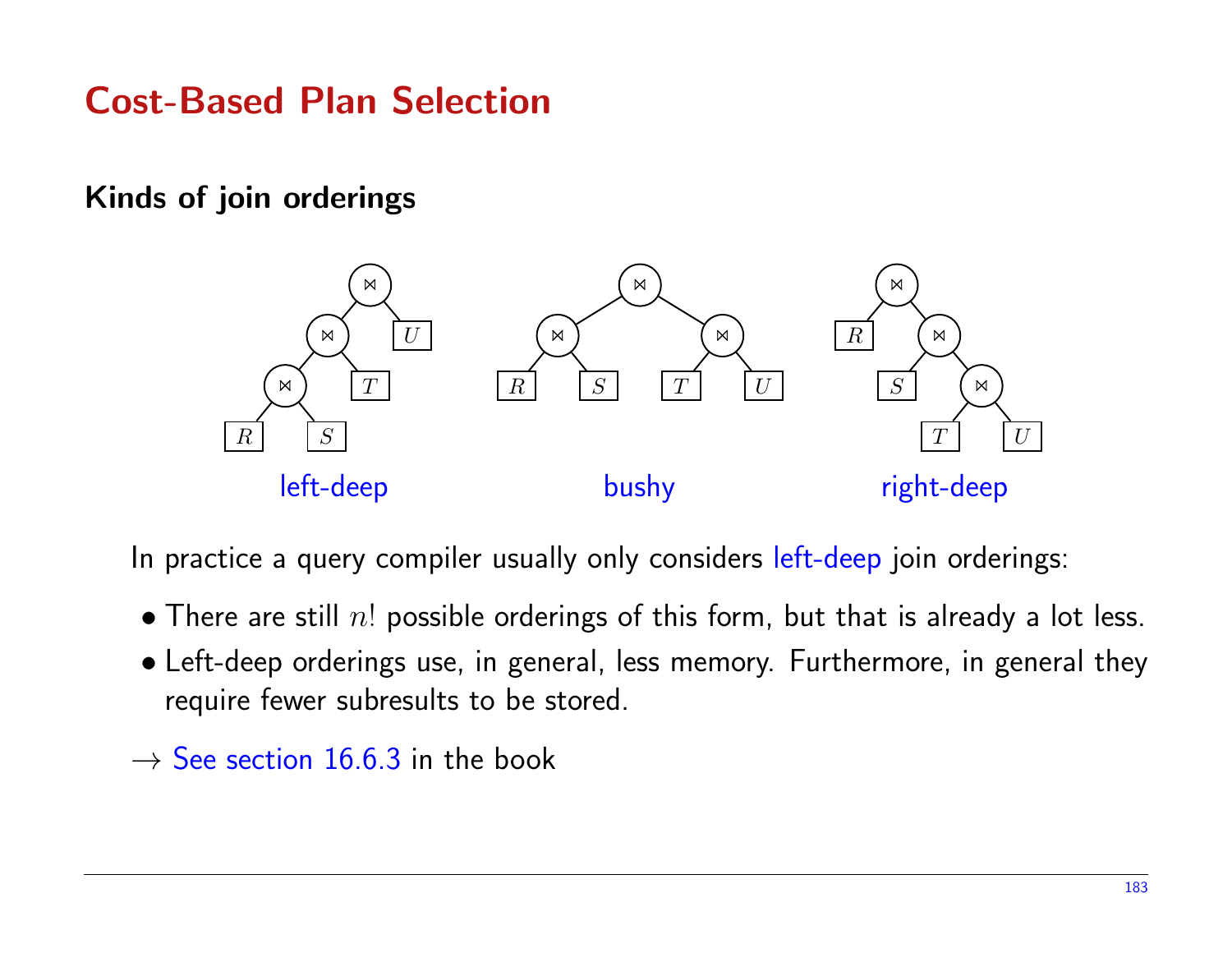#### Plan selection

To compute the best <sup>p</sup>hysical <sup>p</sup>lan for <sup>a</sup> <sup>g</sup>iven logical query <sup>p</sup>lan we should, in principle:

- 1. Calculate all possible (left-deep) join orderings of the logical <sup>p</sup>lan
- 2. For each such <sup>p</sup>lan calculate all possible assignments of <sup>p</sup>hysical operators to the nodes
- 3. From this enormous <sup>p</sup>ile of candidate <sup>p</sup>hysical query <sup>p</sup>lans choose the one with the least estimated cost.

#### There are exponentially many candidate physical query plans

- Query compilation should in no case take longer than the actual execution of the query!
- In genera<sup>l</sup> it is hence impossible to inspect all candidate <sup>p</sup>hysical <sup>p</sup>lans.

Heuristics: Branch-and-Bound Plan Enumeration; Hill Climbing; Dynamic Programming; Selinger-Style; Greedy

 $\rightarrow$  See section 16.5.4, 16.6.4 and 16.6.5 in the book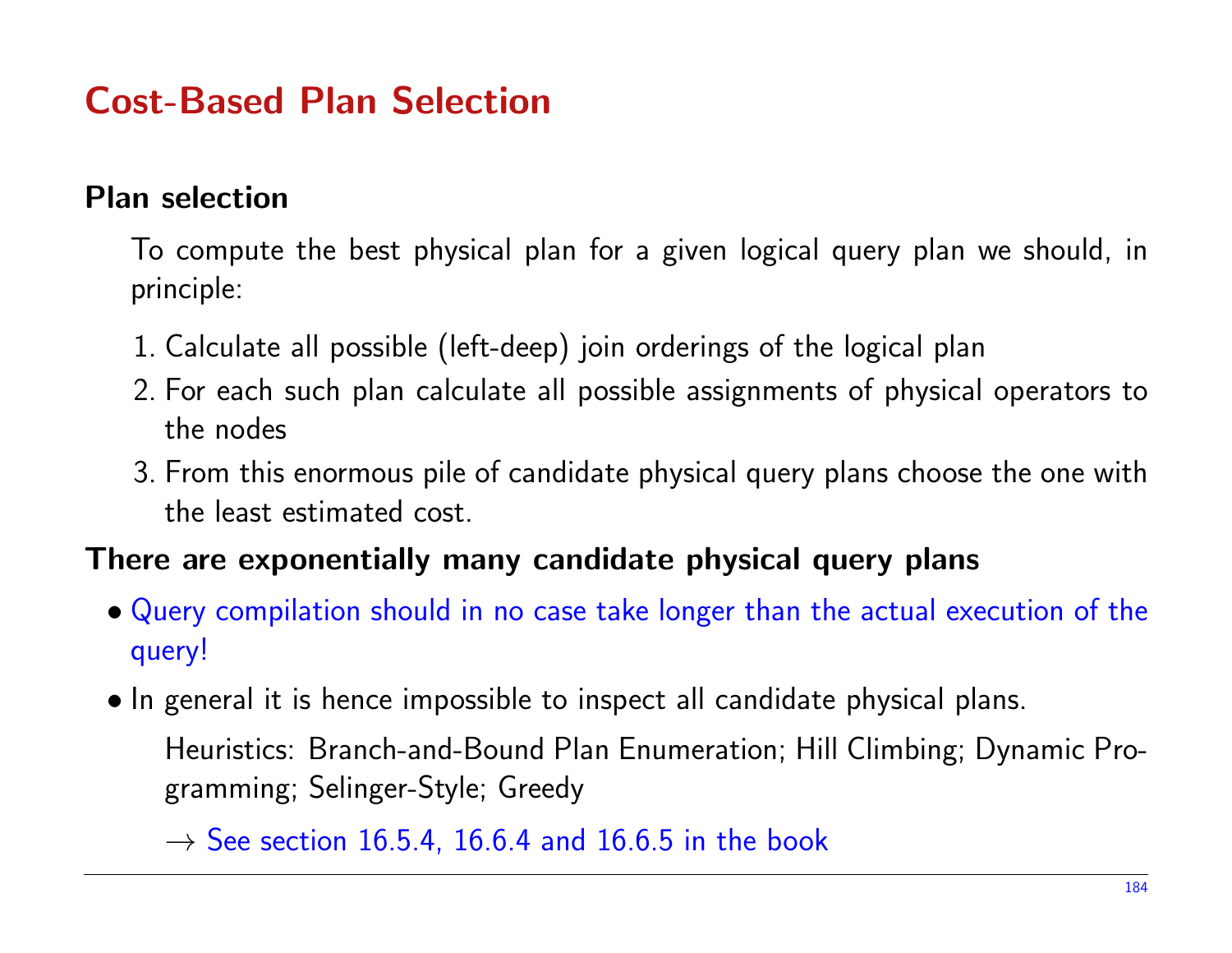#### Greedy plan selection

In the exercises we will use the following greedy algorithm.

- Start with <sup>a</sup> logical query <sup>p</sup>lan without join ordering.
- We work bottom-up: first we assign <sup>p</sup>hysical operators to the leaves, then to the parents of the leaves, then to their parents, and so on. At each point we choose the <sup>p</sup>hyiscal operator with the least cost.
- $\bullet$  When we reach a join operator (e.g.,  $R \Join S \Join T \Join U)$  and need to determine an ordering of its various members then:
	- 1. We start by joining the two relations for which the best <sup>p</sup>hysical join algorithmyields the smallest cost

 $\rightarrow$  e.g., execute  $R$   $\bowtie$   $T$  through a hash-join<br>dd from the remaining relations (S or  $II$ )

2. Add, from the remaining relations  $(S$  or  $U)$ , those relations to the join for which the best physical join-algorithm yields the smallest cost.  $\sim$ 

 $\rightarrow$  e.g.,  $(R \Join T) \Join U$  through a one-pass join

3. Repeat the previous step until we have <sup>a</sup> complete join ordering.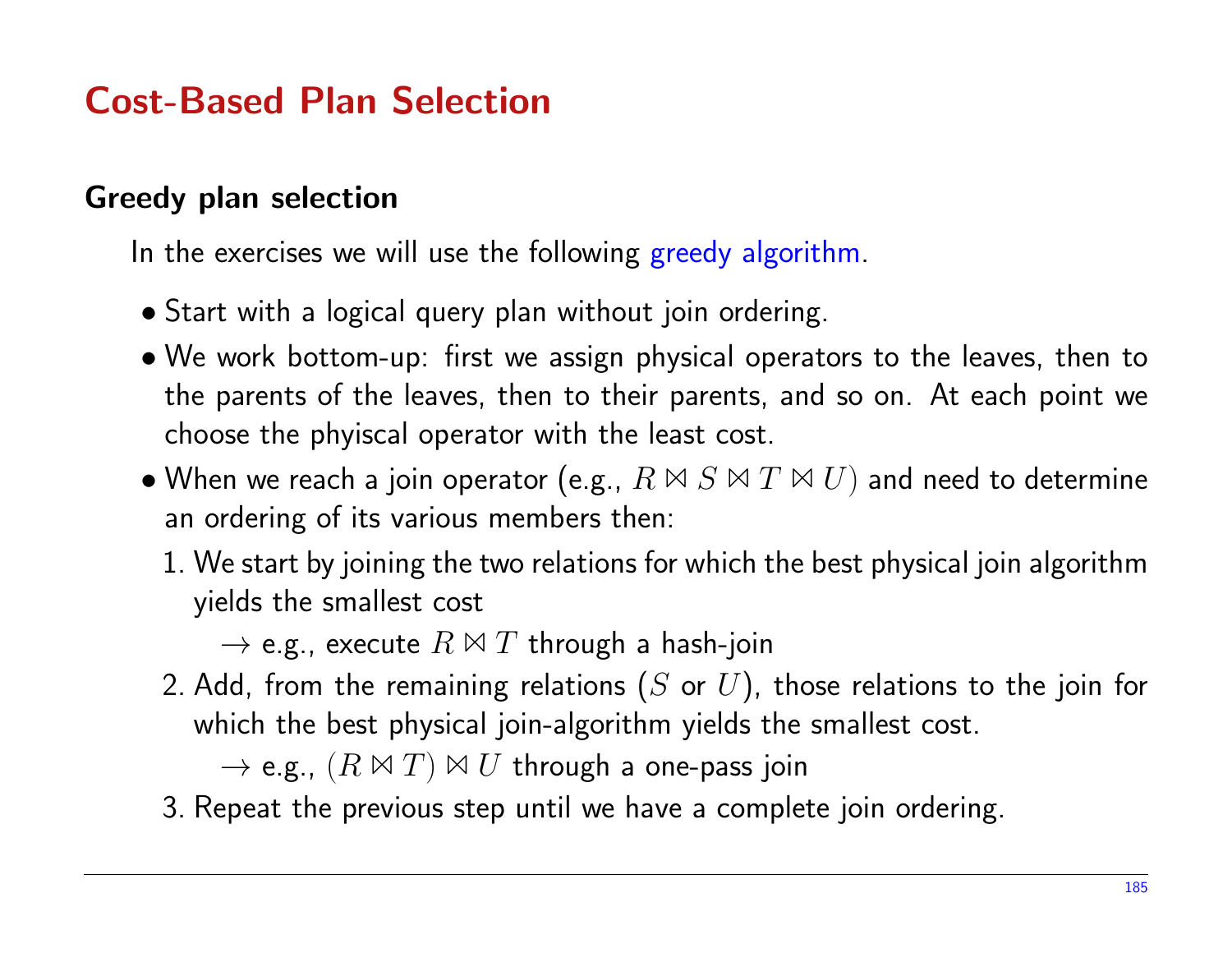#### Greedy plan selection

- This is <sup>a</sup> generalization of the greedy algorithm to compute <sup>a</sup> join ordering described in section  $16.6.6$  from the book. However, we use I/O operations as our cost metric instead of the size of the intermediate results as done in the book.
- Often, the leaves of the logical query <sup>p</sup>lan are selections. We have seen two physical operators for selections: table-scan and index-scan. The book describes in section  $16.7.1$  how we can choose the best selection method when the selection condition is complex.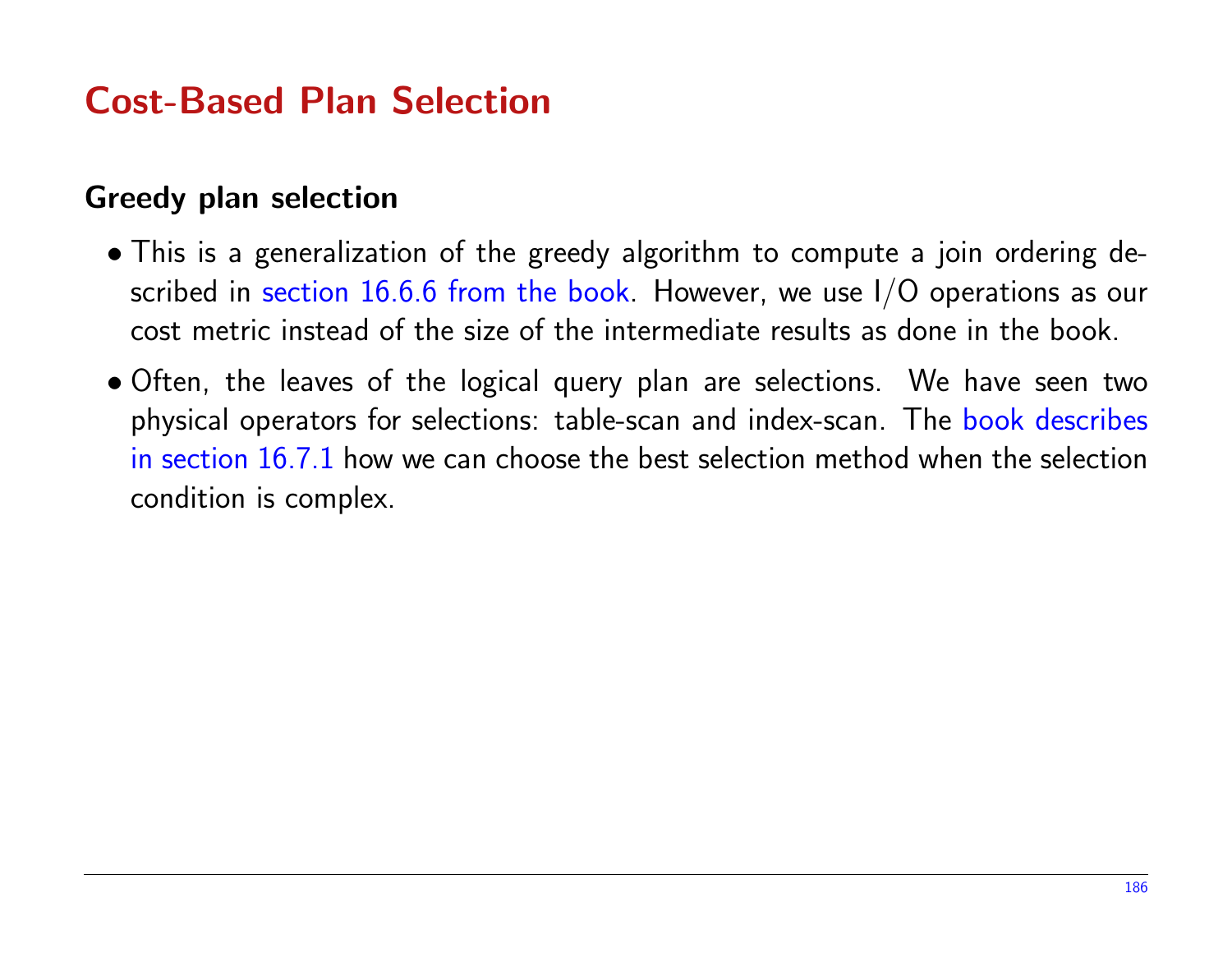Greedy plan selection need not return the optimal plan

• It may return <sup>a</sup> more expensive join ordering. For example:

 $R(A, B) \bowtie S(B, C) \bowtie T(C, D) \bowtie U(A, D)$ Assume: the greedy algorithm computes  $((R \Join S) \Join T) \Join U)$  with  $B(R \boxtimes S) = 100$  $B((R \bowtie S) \bowtie T) = 2000$ 

Assume: the alternative ordering  $((R \bowtie U) \bowtie T) \bowtie S$  yields

 $B(R \boxtimes U) = 200$  $B((R \boxtimes U) \boxtimes T) = 1000$ 

When we hence execute the joins using the one-pass algorithm we ge<sup>t</sup> the following costs, respectively:

1.  $B(R) + B(S) + B(R \bowtie S) + B(T) + B((R \bowtie S) \bowtie T) + B(U)$ 2.  $B(R) + B(U) + B(R \bowtie U) + B(T) + B((R \bowtie U) \bowtie T) + B(S)$ 

The second ordering yields a saving of  $900$  I/Os.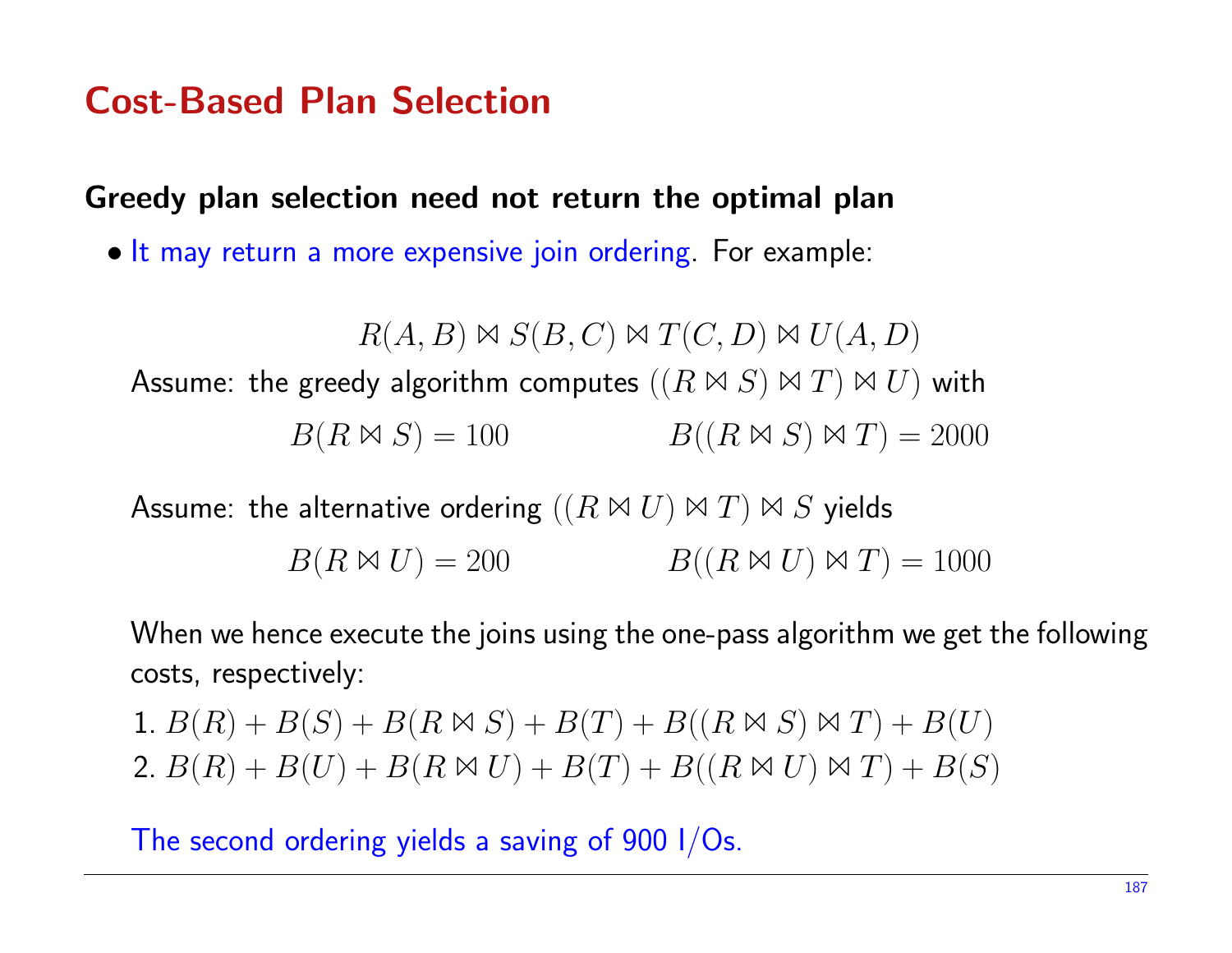#### Greedy plan selection need not return the optimal plan

• It does not take into account the properties of the output of an operator. For example  $(R$  and  $S$  share only the  $Y$  attribute):



Consider the setting where there is limited memory available. The optimized sort-merge join is not applicable; only the non-optimized version. In this case the two-pass hash-join is cheaper, and is hence selected by the greedy algorithm. Because the output of  $R$   $\bowtie$   $S$  is large, we will eventually have to remove duplicates by means of <sup>a</sup> three-pass algorithm.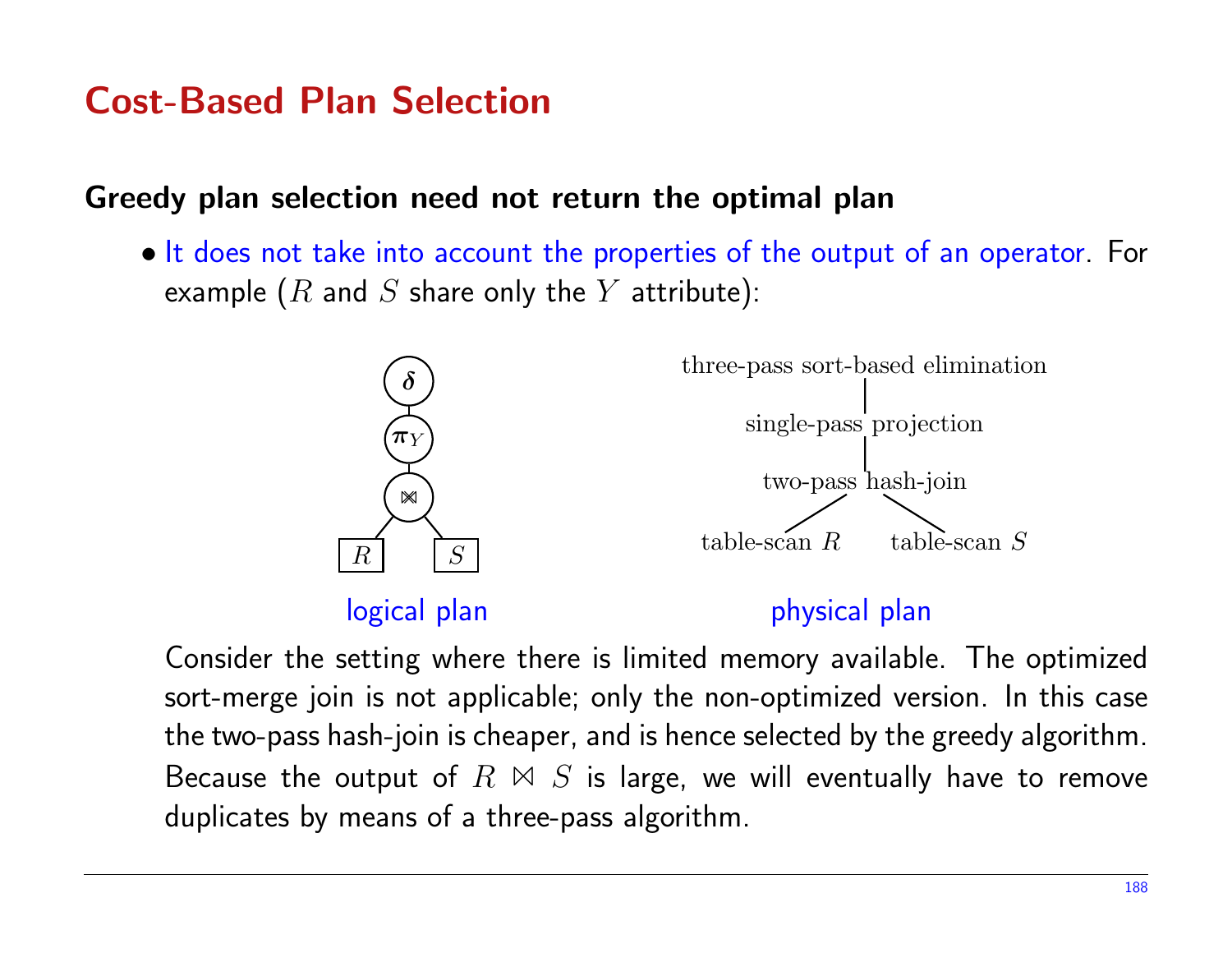If, however, we had executed the join by means of <sup>a</sup> two-pass sort-merge join, then its result would have been sorted on  $Y$  and we would have been able to compute the duplicate removal by means of the one-pass algorithm instead of the three-pass one. In that case, the total costs would have been smaller (check this!)